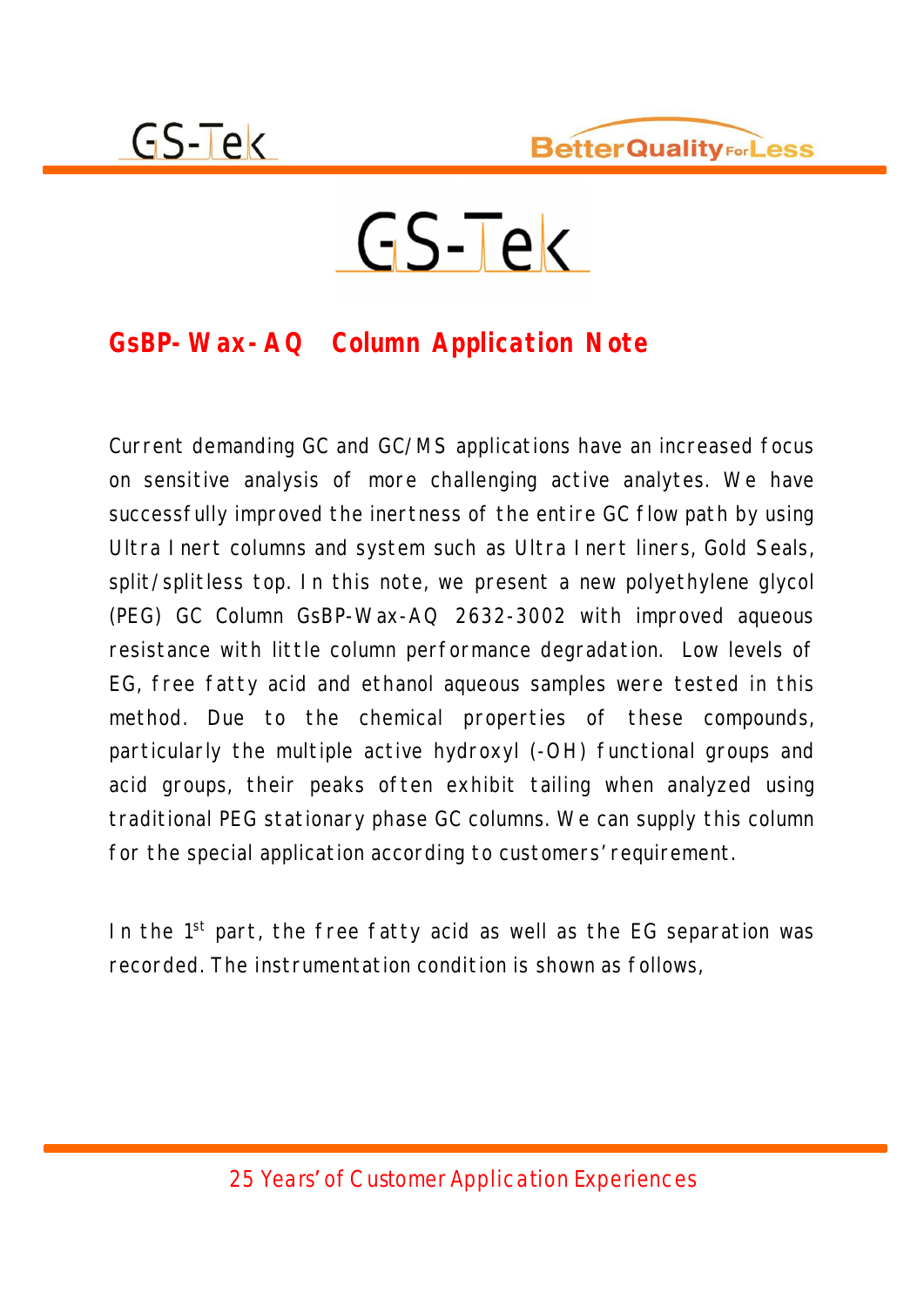

GC: Agilent 5890 w/ FID Cat no: 2632-3002 GsBP-Wax-AQ 30m x 0.32mm x 0.25um Oven: 80°C 1min 20°C/min to 120°C 6°C/min 205°C 2min Carrier: Hydrogen, 8psi Inlet: Split, 240 °C, split flow 50ml/min Detector: FID 260 °C Samples: Free Fatty Acids Test Standard (Cat.#:35272) Inject volume: 1ul

Free fatty acid separation was achieved on this column. The chromatogram and peak identification table are shown in figure 1 and table 1, respectively. The symmetry is nearly 1 for each component.



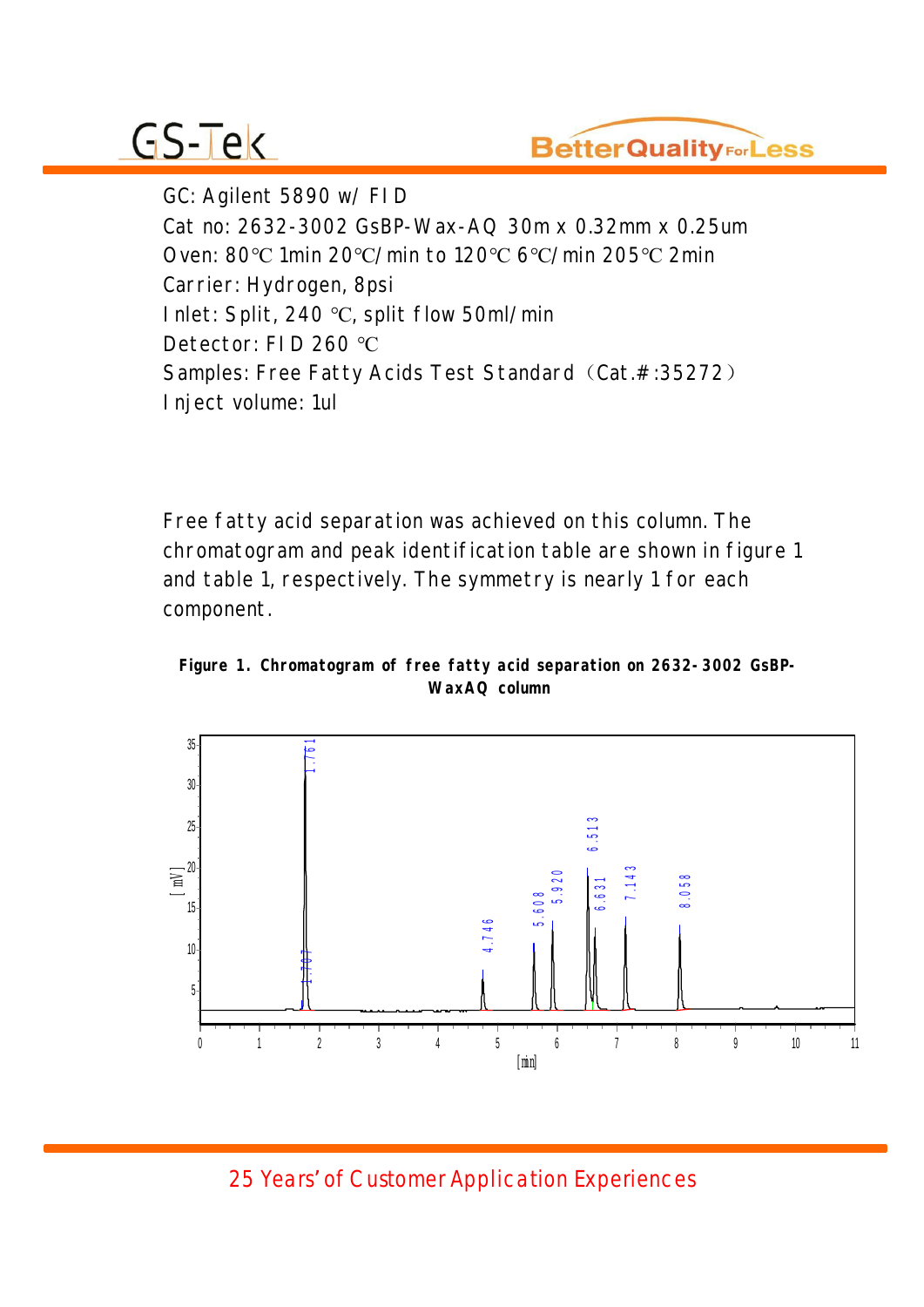

| Peak $#$       | Compound         | <b>Retention Time</b> | Symmetry |
|----------------|------------------|-----------------------|----------|
|                | Acetic acid      | 4.746                 | 1.246    |
| $\overline{2}$ | Propionic acid   | 5.608                 | 1.124    |
| 3              | I sobutyric acid | 5.92                  | 1.012    |
|                | Butyric acid     | 6.513                 | 1.247    |
| 5              | I sovaleric acid | 6.631                 | 1.126    |
|                | Valeric acid     | 7.143                 | 1.009    |

 **Table 1. Peak identification for free fatty acid separation in figure 1**

Peak shape of low level Ethylene Glycol (EG) in water on 2632-3002 GsBP-Wax-AQ is shown in figure 2 with a symmetry of 0.94.





In the 2<sup>nd</sup> part, ethanol separation was achieved on 2632-3002. Ethanol, methanol, acetone and acetic acid are not easily extracted from aqueous samples and the demand of such component analysis is highly increased, especially in liquor industry. Therefore, we provided the solvent analysis results with repeatability test.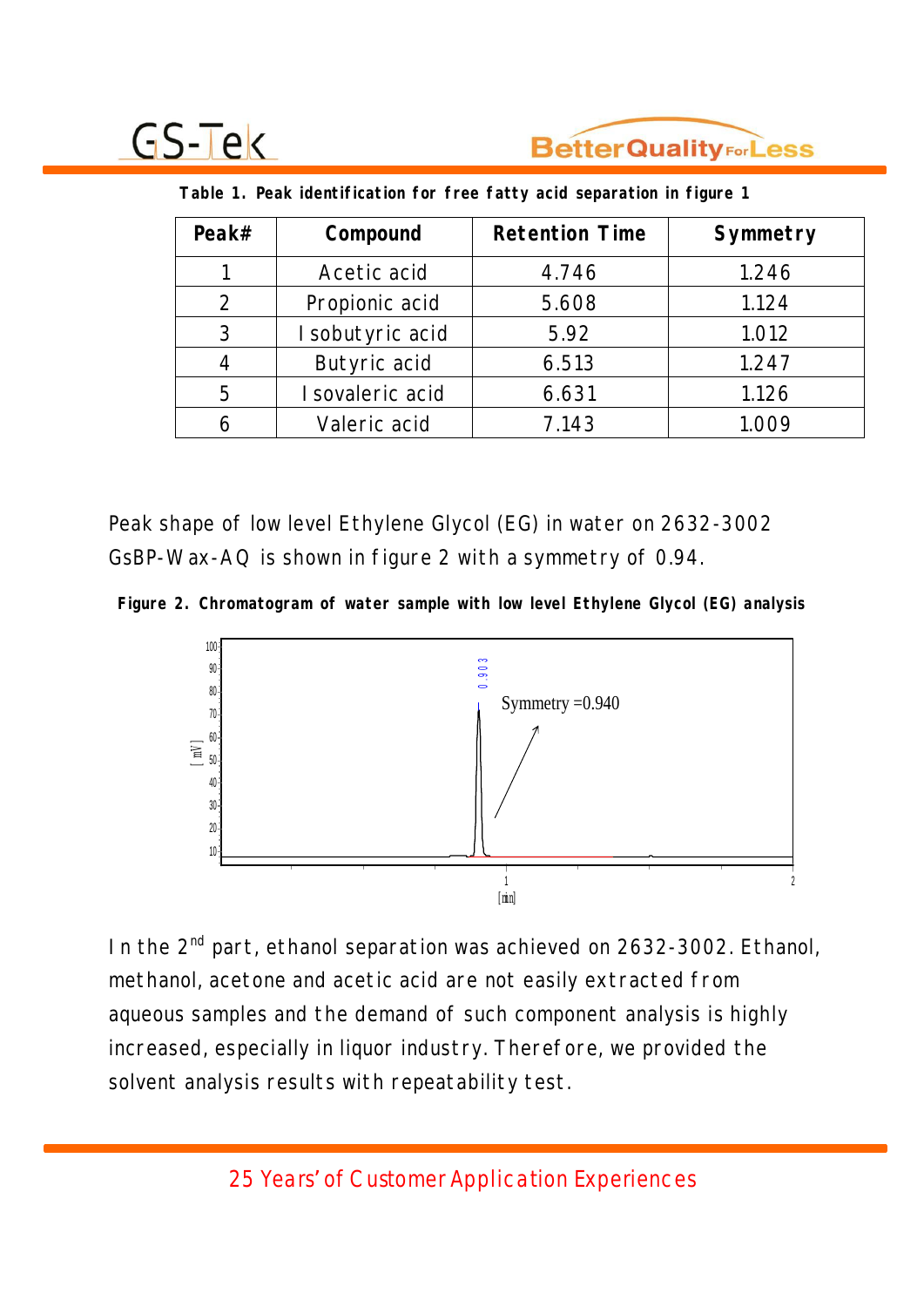

The instrumentation condition is shown as follows,

GC: Agilent 7890 w/ FID Cat no: 2632-3002 GsBP-Wax-AQ 30m x 0.32mm x 0.25um Oven:  $40^{\circ}$ C 4min 10 $^{\circ}$ C/min to 200 $^{\circ}$ C 1min Carrier: Hydrogen, 1.1ml/min Inlet: Split, 240 °C, split flow 40ml/min Detector: FID 260 °C Samples: residual solvent mixture (ethanol, methanol, acetone, acetic acid) in water,the concentrations of these solvents are around 20-100ppm Inject volume: 1ul

**Figure 3. Chromatogram of residual solvent analysis** 

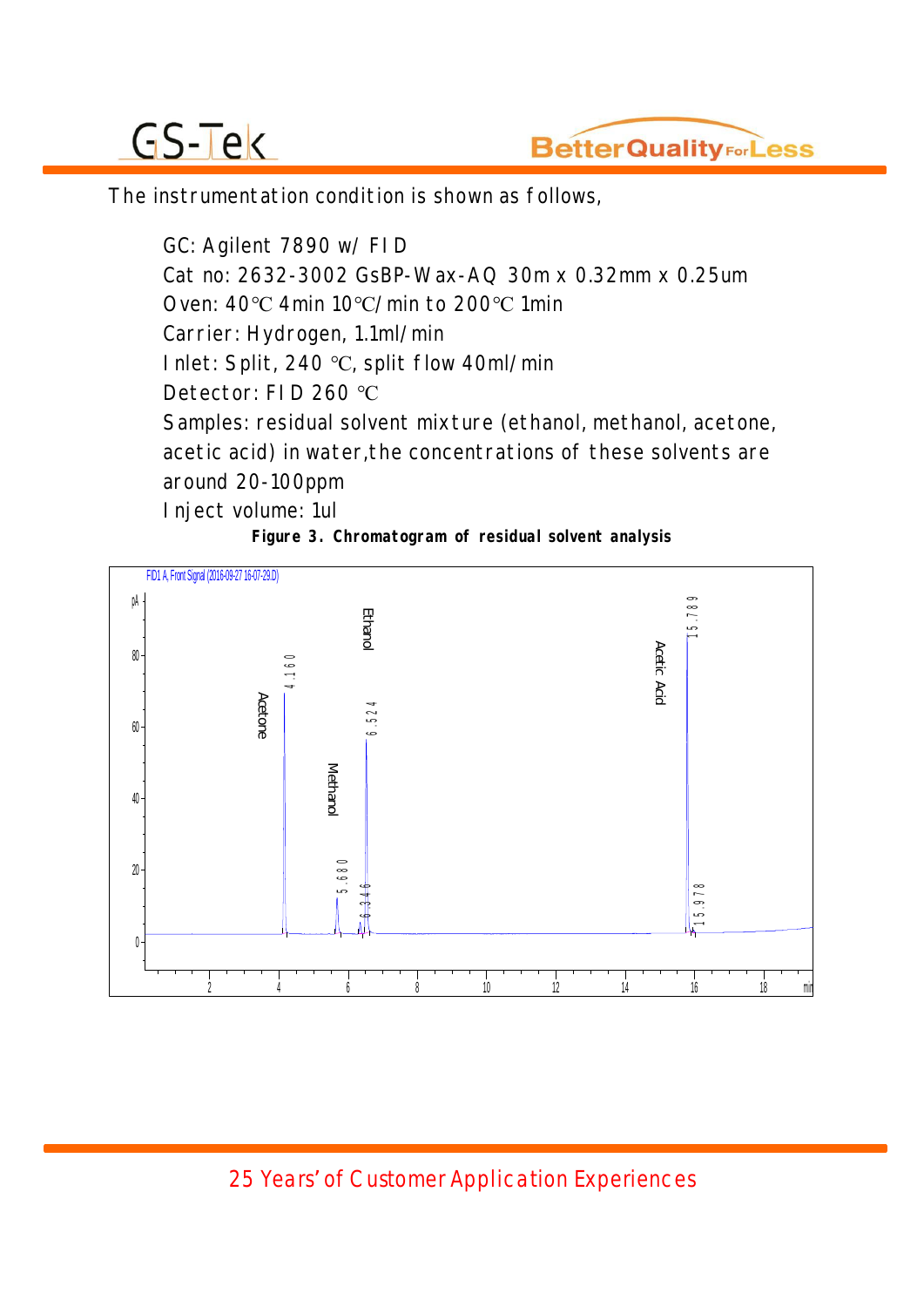



| Peak $#$ | Compound    | <b>Retention Time</b> | Symmetry |
|----------|-------------|-----------------------|----------|
|          | Acetone     | 4.180                 | 0.946    |
|          | Methanol    | 5.680                 | 0.895    |
|          | Ethanol     | 8.524                 | 0.940    |
|          | Acetic acid | 15.789                | 0.887    |

**Table 2. Peak identification for solvent analysis in figure 3**

Besides, we monitored the first three injections as well as the last three injections during 50 times injection. The repeatability result was shown below,

**Figure 4. Chromatogram of repeatability test**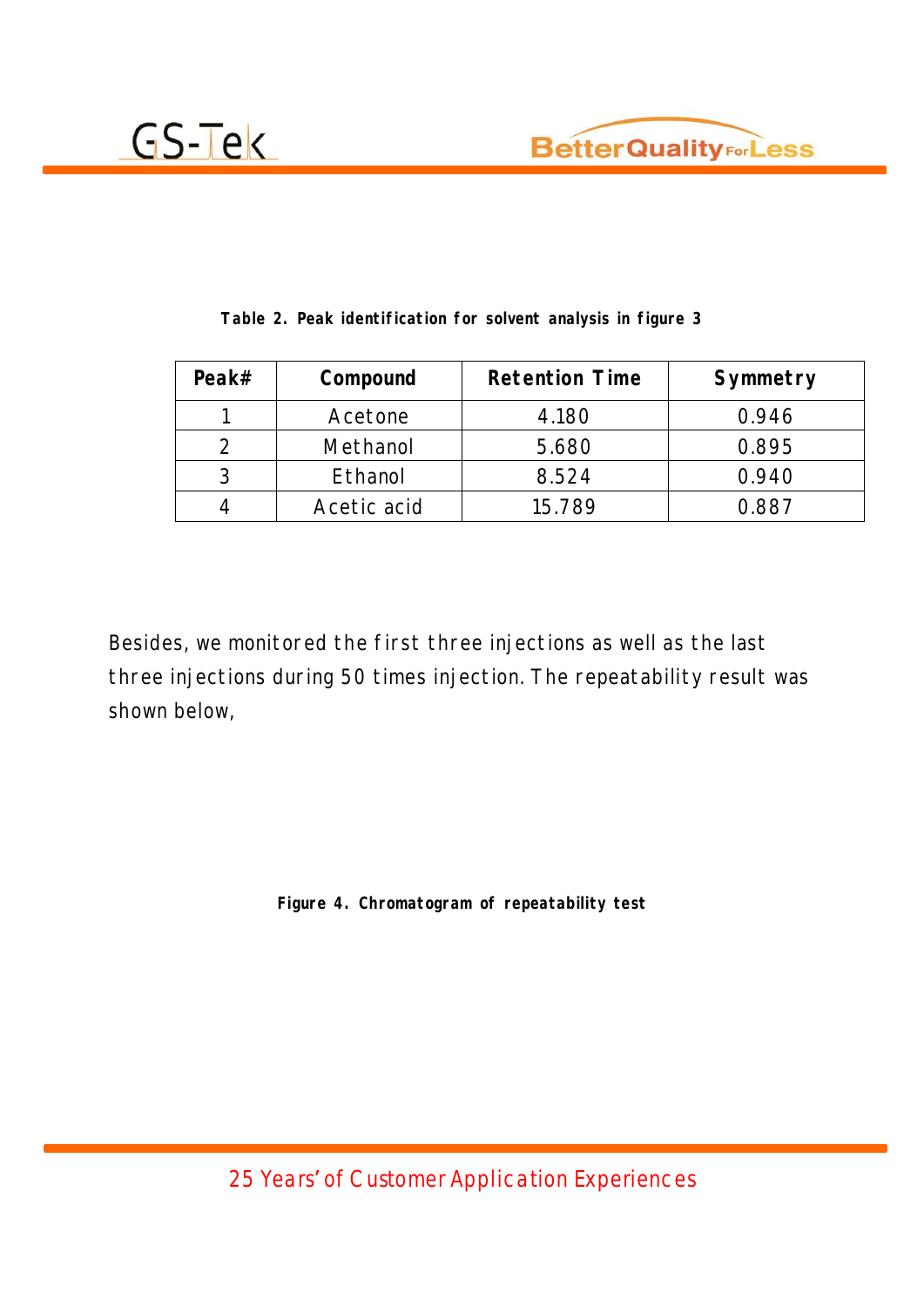



The chromatogram showed that there was no time shift after repeated injections, which means the results should be consistent and the lifetime was not significantly reduced even if the samples contained some "active" components.

In the 3<sup>rd</sup> part, we want to discuss the separation of a critical pair, benzene and ethanol. The instrumentation condition is shown as follows,

GC: Agilent 7890 w/ FID Cat no: 2632-3002, GsBP-Wax-AQ, 30m x 0.32mm x 0.25um Oven:  $48^{\circ}$ C Carrier: Hydrogen, 1.1ml/min I nlet: Split, 240  $^{\circ}$ C, split flow 40ml/min Detector: FID 260 °C Samples: benzene/ethanol sample Inject volume: 1ul

**Figure 5. Chromatogram of benzene and ethanol separation**

25 Years' of Customer Application Experiences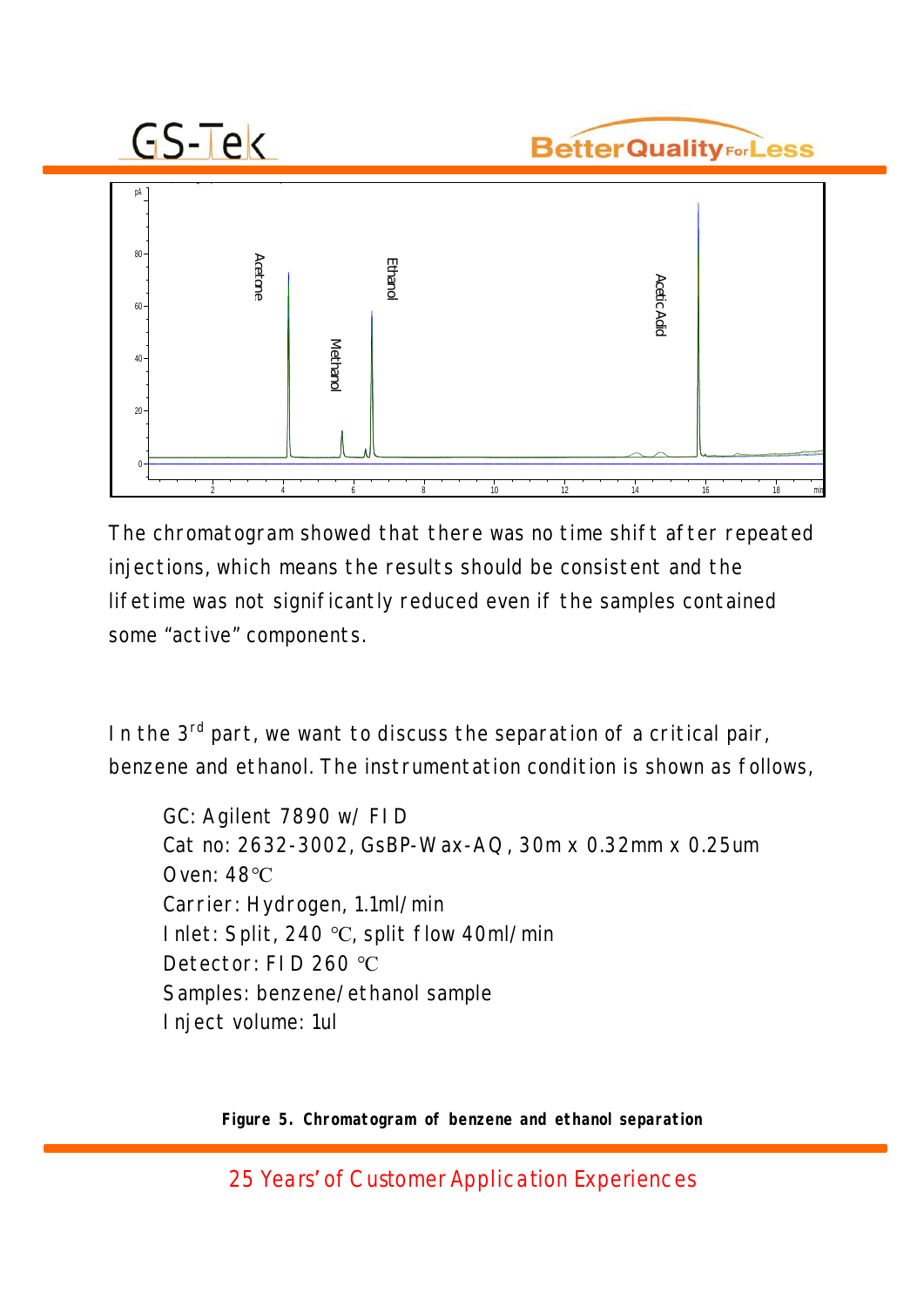#### **BetterQualityForLess**



**Table 3. Peak identification of benzene/ethanol separation in figure 5** 

| Peak $#$ | Compound       | <b>Retention Time</b> | Resolution |
|----------|----------------|-----------------------|------------|
|          | Ethyl acetate  | 4.466                 |            |
|          | Ethanol        | 5.026                 |            |
|          | <b>Benzene</b> | 5.175                 | 2.814      |

Baseline separation of Benzene and ethanol can be achieved on 2632- 3002 with good peak shape even when a large amount of sample was injected. If the customer wants the higher resolution results, we could recommend the columns with higher film thickness, such as 2632- 3005 GsBP-Wax-AQ, 30m x 0.32mm x 0.5um.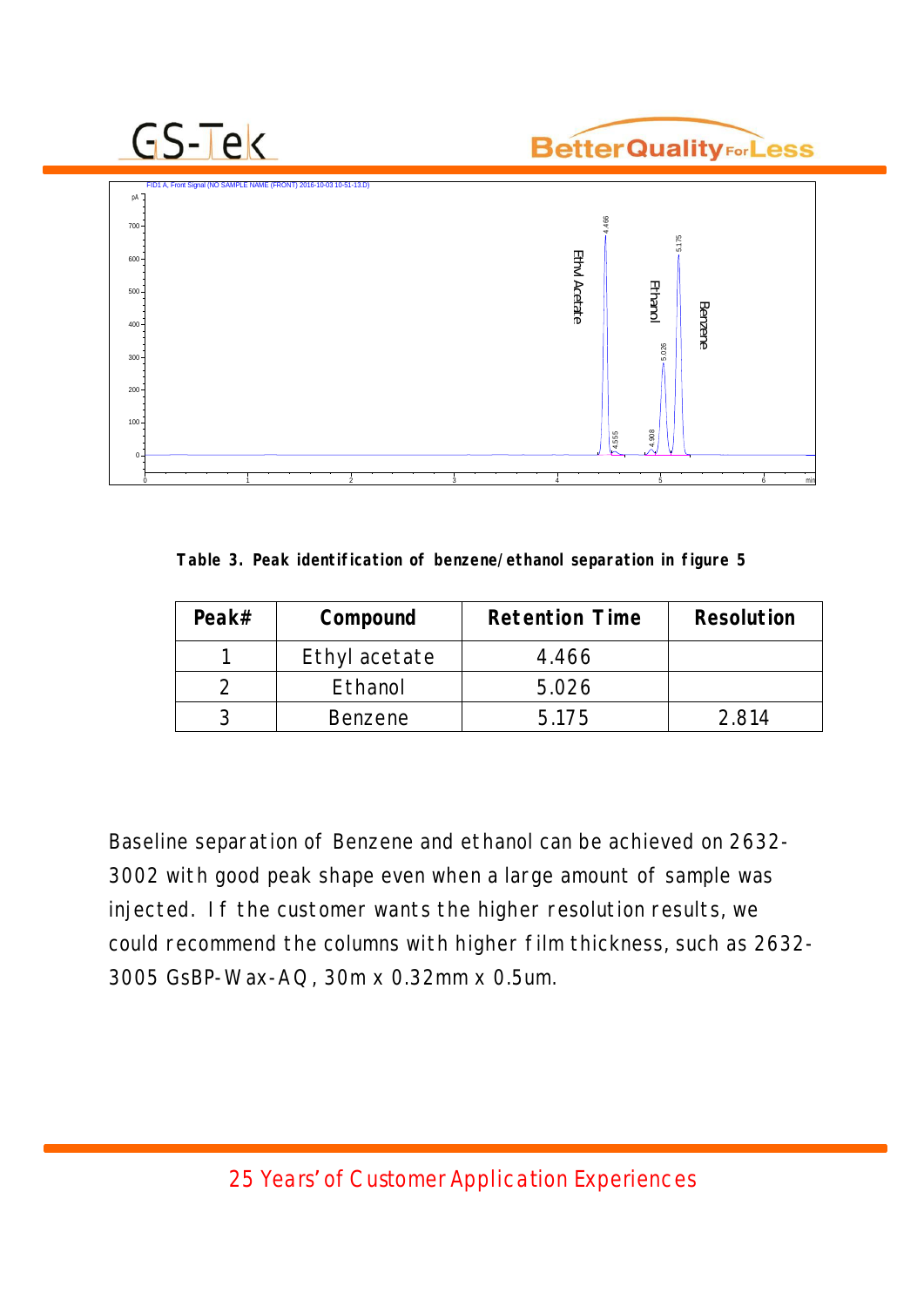

#### Conclusion:

After correct installation and clean system, our columns could have good internes. 1) Free fatty acid separation could be achieved with improved peak shapes. 2) With repeated injection of ethanol/acid sample, the column also could provide a reliable separation result with repeatability. 3) A critical pair: benzene/ ethanol could be completely separated using this column with a large amount of injection.

THANKS for your interest in our products.

Zoe Wang

General Separation Technologies, Inc.

625 Dawson Drive, Suite A

Newark, DE 19713 USA

Cel: (302) 220-8946

Tel: (302) 533-5646

Fax: (302) 737-4547

Website: www.gs-tek.com

Emaill: zoe\_w@gs-tek.com